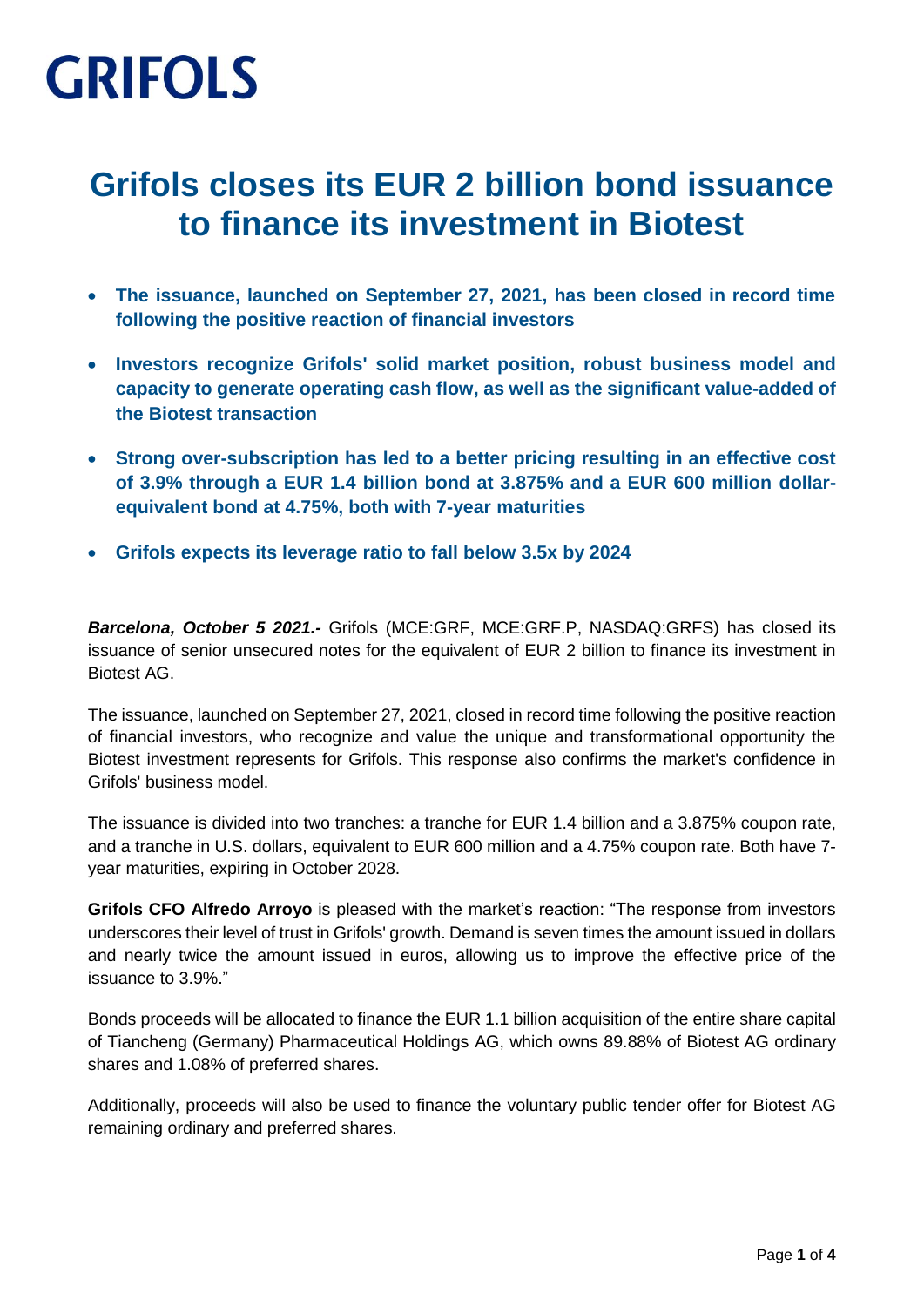BofA Securities has acted as sole underwriter and sole book-runner for the bond issue.

| ∣ Tranche    | <b>Amount</b>                   | <b>Coupon</b> | <b>Issuance</b> | <b>Maturity</b> |
|--------------|---------------------------------|---------------|-----------------|-----------------|
| <b>Euros</b> | EUR 1.4 billion                 | 3.875%        | At par          | October 2028    |
| <b>USD</b>   | EUR 600 million<br>(equivalent) | 4.750%        | At par          | October 2028    |

Summary of tranches and terms:

Grifols retained Osborne Clarke, S.L.P and Proskauer Rose, L.L.P as legal advisors.

#### **Biotest: a complementary investment to boost Grifols' performance**

Founded in 1946, Biotest AG is a global company listed on the Frankfurt Stock Exchange that specializes in innovative hematology and clinical immunology solutions. Headquartered in Dreieich (Germany), it develops, produces and markets biological medicinal products with applications in hematology, clinical immunology and intensive care.

The company's current portfolio includes 12 different products with a global commercial footprint in more than 90 countries. Biotest employs 1,928 people around the world.

Biotest AG has a manufacturing capacity of up to 1.5 million liters of plasma annually, which it expects to double through the Biotest Next Level Project. Its plasma center network includes 26 European centers located in Germany, Czech Republic and Hungary.

In 2020, Biotest AG reported EUR 484 million in revenues and an adjusted EBITDA of EUR 108 million.

This acquisition will enhance Grifols' growth and profitability and bolster its position in the plasmaderived medicines industry by accelerating and expanding its product portfolio.

Upon completing the Biotest acquisition, Grifols expects combined revenues to grow to more than EUR 7 billion and EBITDA to more than EUR 2 billion, and achieve an EBITDA margin higher than 30% by 2024. All this will contribute to rapid and progressive reduction of its debt ratio to below 3.5x by 2024.

Grifols maintains its commitment to reach its deleveraging target and will use all means available to achieve it. The company has no plans of pursuing significant M&A operations or cash dividends until leverage is below 4x.

**Investor contact: Investor Relations and Sustainability** [inversores@grifols.com](mailto:inversores@grifols.com) - [investors@grifols.com](mailto:investors@grifols.com) [sostenibilidad@grifols.com](mailto:sostenibilidad@grifols.com) - [sustainability@grifols.com](mailto:sustainability@grifols.com) Tel. +34 93 571 02 21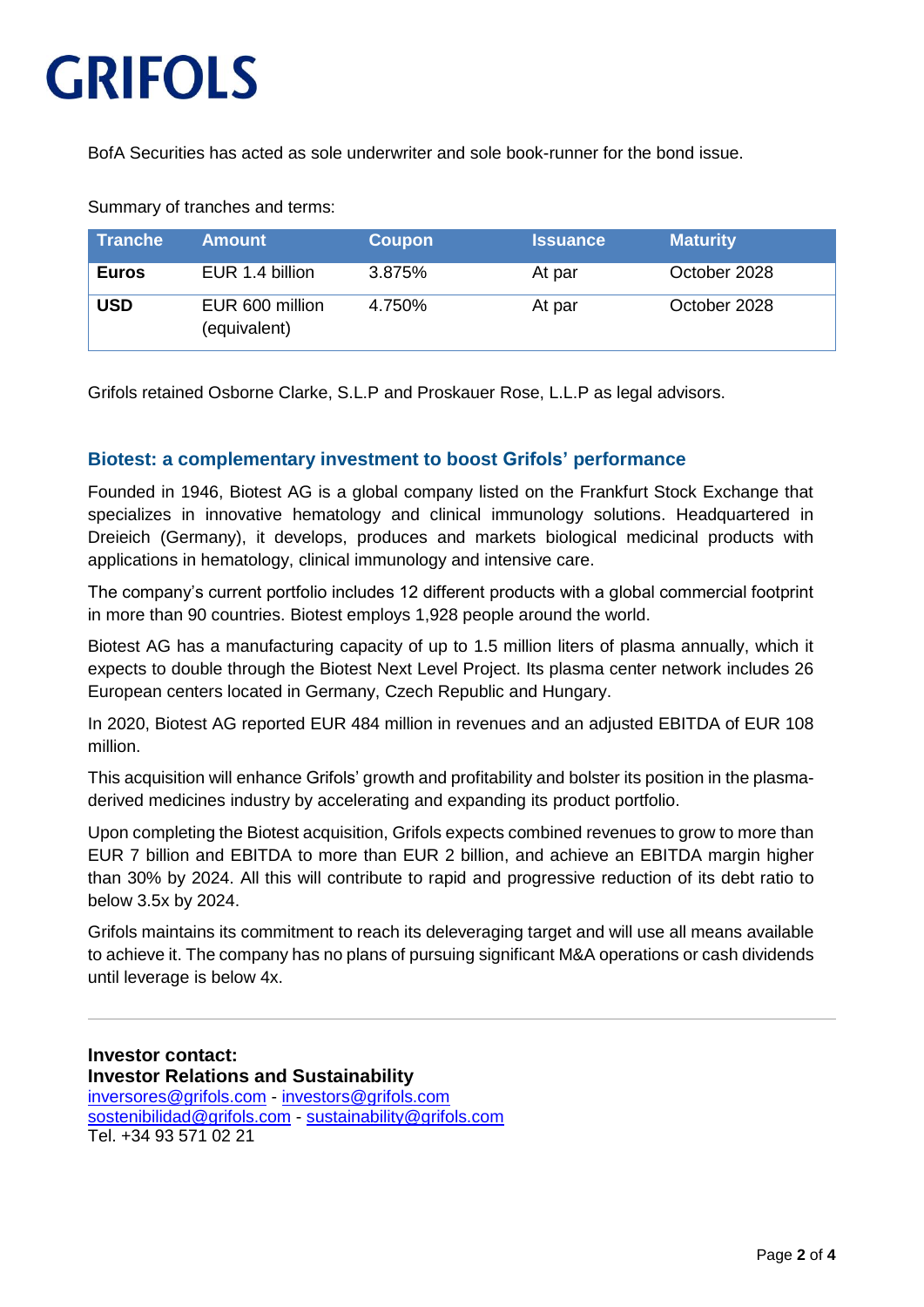#### **Media contacts:**

| Raquel Lumbreras                          |  |  |  |  |
|-------------------------------------------|--|--|--|--|
| Raquel_lumbreras@duomocomunicacion.com    |  |  |  |  |
| Borja Gómez                               |  |  |  |  |
| Borja gomez@duomocomunicacion.com         |  |  |  |  |
| Duomo Comunicación - Grifols Press Office |  |  |  |  |
| Tel. +34 91 311 92 89 - 91 311 92 90      |  |  |  |  |
| +34 659 57 21 85 / +34 650 40 22 25       |  |  |  |  |

**Grifols Media Press Office** [media@grifols.com](mailto:media@grifols.com) Tel. +34 571 00 02

#### **About Grifols**

Grifols is a global healthcare company founded in Barcelona in 1909 committed to improving the health and well-being of people around the world. Its four divisions - Bioscience, Diagnostic, Hospital and Bio Supplies - develop, produce and market innovative solutions and services that are sold in more than 100 countries.

Pioneers in the plasma industry, Grifols operates a growing network of donation centers worldwide. It transforms collected plasma into essential medicines to treat rare, chronic and, at times, life-threatening conditions. As a recognized leader in transfusion medicine, Grifols also offers a comprehensive portfolio of solutions designed to enhance safety from donation to transfusion. In addition, the company supplies tools, information and services that enable hospitals, pharmacies and healthcare professionals to efficiently deliver expert medical care.

Grifols, with close to 24,000 employees in 30 countries, is committed to a sustainable business model that sets the standard for continuous innovation, quality, safety and ethical leadership.

In 2020, Grifols' economic impact in its core countries of operation was EUR 7.5 billion. The company also generated 140,000 jobs, including indirect and induced jobs.

The company's class A shares are listed on the Spanish Stock Exchange, where they are part of the Ibex-35 (MCE:GRF). Grifols non-voting class B shares are listed on the Mercado Continuo (MCE:GRF.P) and on the U.S. NASDAQ through ADRs (NASDAQ:GRFS).

For more information about Grifols, please visit [www.grifols.com](http://www.grifols.com/)



#### *LEGAL DISCLAIMER*

The facts and figures contained in this report that do not refer to historical data are "future projections and assumptions". Words and expressions such as "believe", "hope", "anticipate", "predict", "expect", "intend", "should", "will seek to achieve", "it is estimated", "future" and similar expressions, in so far as they relate to the Grifols group, are used to identify future projections and assumptions. These expressions reflect the assumptions, hypotheses, expectations and predictions of the management team at the time of writing this report, and these are subject to a number of factors that mean that the actual results may be materially different. The future results of the Grifols group could be affected by events relating to its own activities, such as a shortage of supplies of raw materials for the manufacture of its products, the appearance of competitor products on the market, or changes to the regulatory framework of the markets in which it operates, among others. At the date of compiling this report, the Grifols group has adopted the necessary measures to mitigate the potential impact of these events. Grifols, S.A. does not accept any obligation to publicly report, revise or update future projections or assumptions to adapt them to events or circumstances subsequent to the date of writing this report, except where expressly required by the applicable legislation. This document does not constitute an offer or invitation to buy or subscribe shares in accordance with